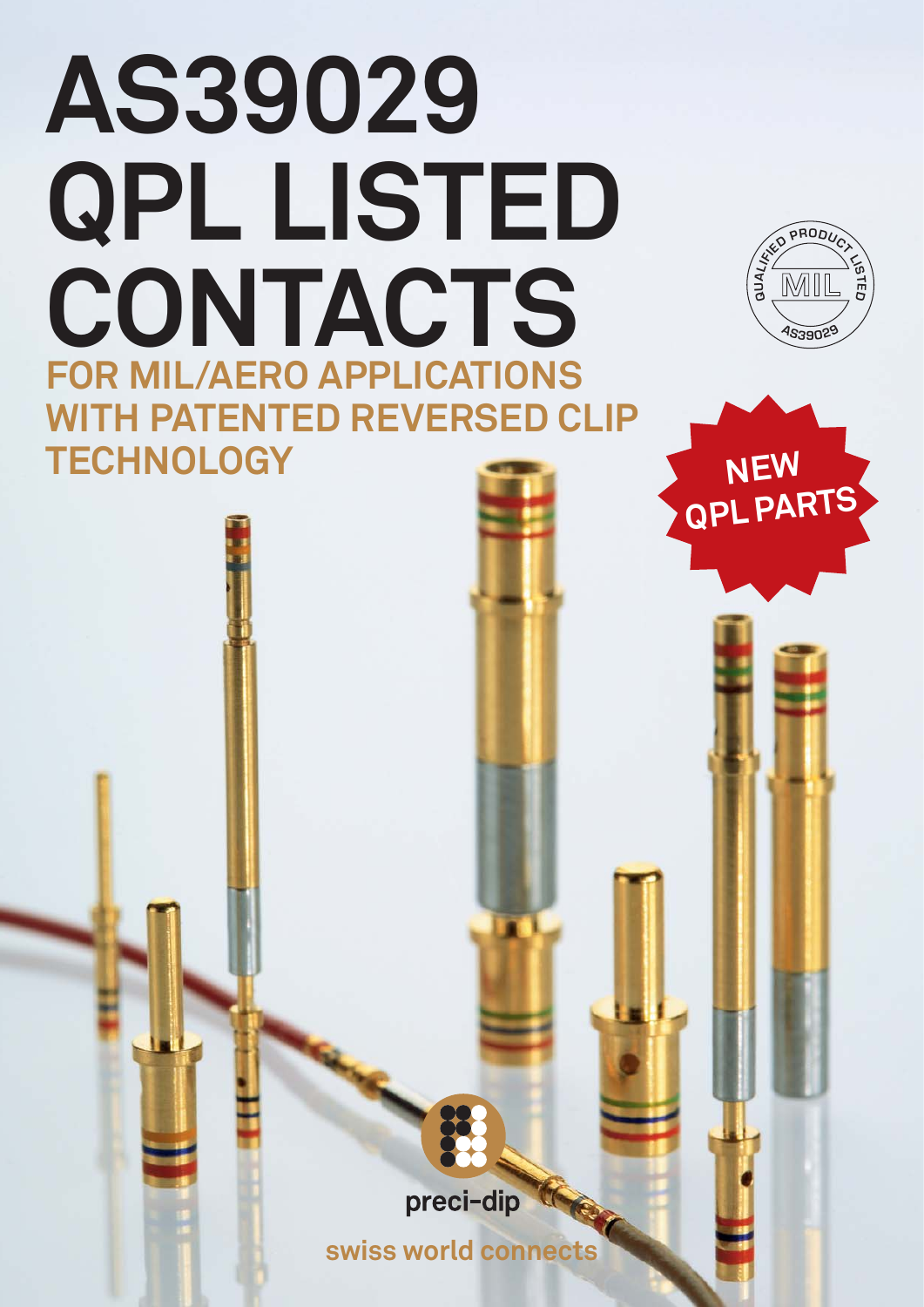

## **REVERSED CLIP SOCKET CONTACT TECHNOLOGY**

#### **CONTACT DESIGN**

The contact consists of three parts, separately manufactured and made of different base materials. This design allows to optimise the performance and to select the most appropriate production process individually:

- Contact body made of machined brass
- Beryllium-copper clip insert achieved by precision stamping process
- Protection hood made of deep-drawn stainless steel

Separate electroplating processes of body and clip allow the best cost-performance ratio (localized finish). The assembly of the three parts is then carried out on dedicated, fully automatic assembly lines.

Reversed clip contacts are presently available in size 12, 16, 20 and 22. This proprietary technology developed by PRECI-DIP, is protected by international patents.

#### **ADVANTAGES AND CHARACTERISTICS**

In comparison with the alternative slotted contact body design, the reversed clip concept has several advantages:

- Smaller difference between insertion and extraction forces
- Reduced dispersion of the force values
- Higher redundancy of the contact points, thanks to 6 or 8 contact fingers

We are also manufacturing the corresponding precision-machined pin contacts.

These contacts have successfully passed all the qualification tests according to AS39029 and are QPL listed.









#### **TECHNICAL SPECIFICATIONS**

Operating temperature range from :

-65°C to +125°C for Class A contacts -65°C to +200°C for Class B contacts

#### **MATERIALS & PLATING**

#### **PIN CONTACT**

| • Material:               | Machined acc. to ASTM B121/B121M                                                                                                                                                                                                                        |
|---------------------------|---------------------------------------------------------------------------------------------------------------------------------------------------------------------------------------------------------------------------------------------------------|
| $\cdot$ Overall finish:   | Gold plated acc. to ASTM B488,<br>Type II, Code C, min. $1.27 \mu m$ , over $2.5 \mu m$<br>Ni acc. to AMS-QQ-N-290, Class 2                                                                                                                             |
| $\cdot$ Localized finish: | Contact area: Gold plated acc. to<br>ASTM B488, Type II, Code C, min. 1.27 µm,<br>over 2.5 µm Ni acc. to AMS-QQ-N-290,<br>Class 2<br>Other surfaces: Gold plated acc. to<br>ASTM B488, Type II, Code C, over 2.5 µm<br>Ni acc. to AMS-QQ-N-290, Class 2 |

#### **SOCKET CONTACT**

| <b>SI FFVF</b>          |                                                                                                                             |  |  |
|-------------------------|-----------------------------------------------------------------------------------------------------------------------------|--|--|
| • Material:             | Machined brass acc. to ASTM B121/B121M                                                                                      |  |  |
|                         | • Overall finish:   Gold plated acc. to ASTM B488, Type II, Code C,<br>over 2.5 µm Ni acc. to AMS-QQ-N-290, Class 2         |  |  |
| REVERSED CLIP           |                                                                                                                             |  |  |
| • Material:             | BeCu acc. to ASTM B194                                                                                                      |  |  |
| $\cdot$ Overall finish: | Gold plated acc. to ASTM B488, Type II, Code C,<br>min. $1.27 \mu m$ , over $2.5 \mu m$ Ni<br>acc. to AMS-QQ-N-290. Class 2 |  |  |
| HOOD                    |                                                                                                                             |  |  |
| • Material:             | Corrosion-resistant steel                                                                                                   |  |  |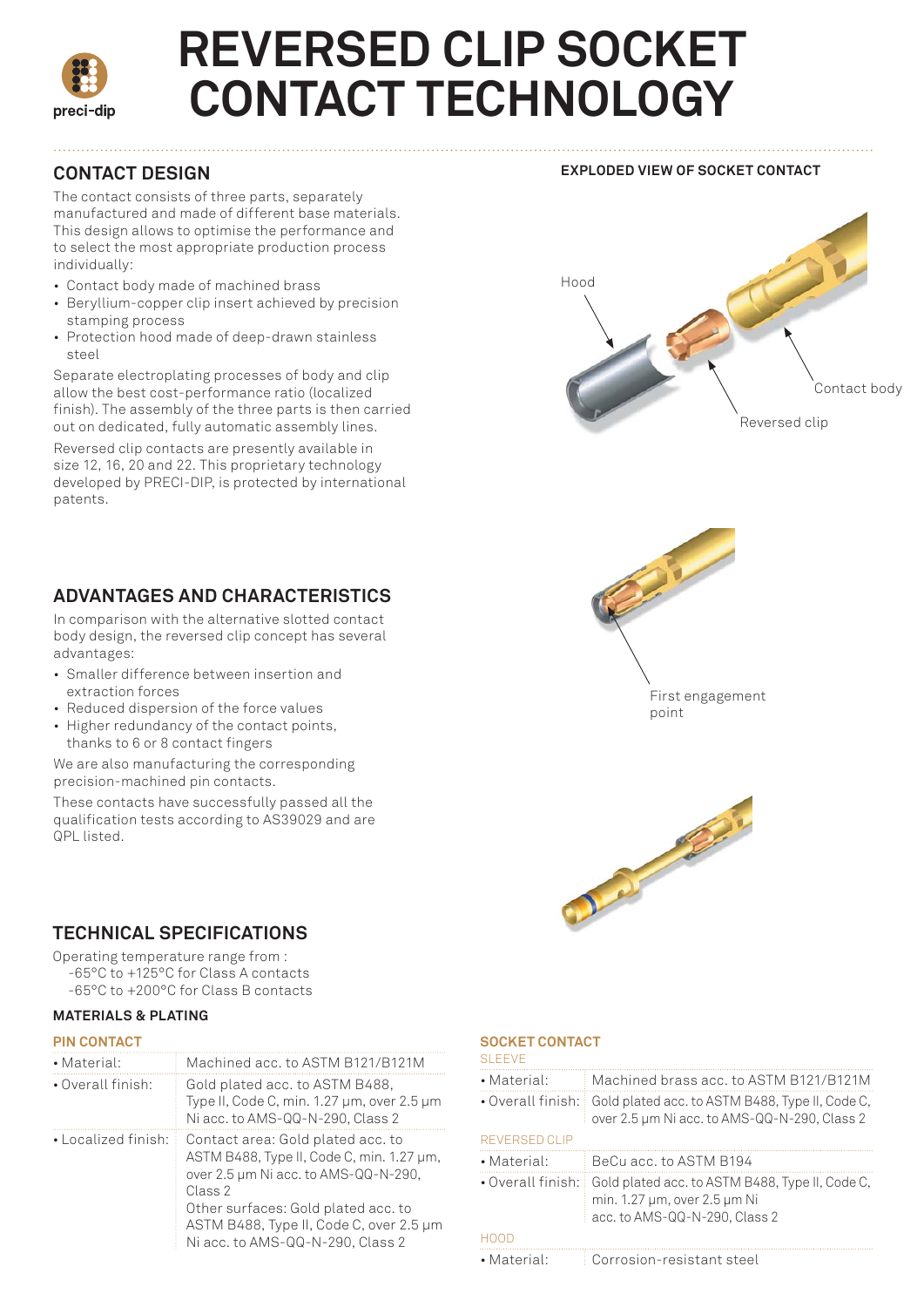

## **CONTACT TECHNOLOGY MIL CONTACTS**

#### **QUALIFIED PRODUCT LIST : PRECI-DIP PART NUMBERS**

#### **SOCKET CONTACTS**

| <b>CONNECTOR TYPE ACC. TO</b>    | MIL P/N         | <b>PRECI-DIP P/N</b> | <b>MATING END</b><br><b>SIZE</b> | <b>WIRE BARREL</b><br><b>SIZE</b> | <b>TYPE</b>    | <b>CLASS</b>   |            |
|----------------------------------|-----------------|----------------------|----------------------------------|-----------------------------------|----------------|----------------|------------|
| MIL-DTL-26482, Series 2          | M39029/5-115    | 83181-704-7110-B1    | 20                               | 20                                | А              | <sub>B</sub>   |            |
| AS81703, Series 3                | M39029/5-116    | 83191-704-7210-B1    | 16                               | 16                                | $\forall$      | R.             |            |
| MIL-DTL-83723, Series 1, 3       | M39029/5-118    | 83151-704-7310-B1    | 12                               | 12                                | А              | <sub>B</sub>   |            |
| MII-DTI-83733                    |                 |                      |                                  |                                   |                |                |            |
| MIL-DTL-12883/40./41./47./48     |                 |                      |                                  |                                   |                |                |            |
| AS81714, Series II               | M39029/22-191   | 83211-704-7010-B1    | 22                               | 22                                | $\mathsf{A}$   | <sub>B</sub>   | NEW        |
| MIL-C-81511, Series 3, 4 Class L | M39029/22-192   | 83231-704-7110-B1    | 20                               | 20                                | $\overline{A}$ | <sub>R</sub>   |            |
| MII-DTI-26500                    | M39029/32-248   | 83171-704-7210-B1    | 16                               | 16                                | А              | B.             |            |
| MIL-DTL-26518, Class R           |                 |                      |                                  |                                   |                |                |            |
| MII-C-38300                      |                 |                      |                                  |                                   |                |                |            |
| MIL-DTL-26482, Series 1          | M39029/32-259   | 83161-704-7110-B1    | 20                               | 20                                | A              | A              |            |
| MIL-DTL-38999, Series I, III, IV | M39029/56-348   | 83011-1P4-7010-B1    | 22                               | 22D                               | $\forall$      | B              |            |
|                                  | M39029/56-351   | 83021-1P4-7110-B1    | 20                               | 20                                | А              | B              |            |
|                                  | M39029/56-352   | 83031-1P4-7210-B1    | 16                               | 16                                | А              | B.             |            |
|                                  | M39029/56-353   | 83041-1P4-7310-B1    | 12                               | 12                                | $\forall$      | R.             |            |
| MIL-DTL-38999, Series II         | M39029/57-354   | 83101-704-7010-B1    | 22                               | 22D                               | А              | R.             |            |
| MIL-DTL-24308                    |                 |                      |                                  |                                   |                |                |            |
| MIL-DTL-55302/68, /71, /75       |                 |                      |                                  |                                   |                |                |            |
| MIL-DTL-83733                    |                 |                      |                                  |                                   |                |                |            |
| MIL-DTL-24308                    | M39029/63-368 * | 83121-704-6110-01    | 20                               | 20                                | A              | A              |            |
| MIL-DTL-12883/44, /45, /46       | M39029/101-552  | 83431-704-7010-B1    | 22                               | 22                                | $\mathsf{A}$   | $\overline{A}$ | <b>NEW</b> |
|                                  | M39029/101-553  | 83441-704-7110-B1    | 20                               | 20                                | $\mathsf{A}$   | A              |            |

| / ÷ a          | Eagle Grip Clip                      |
|----------------|--------------------------------------|
| <b>TYPE A</b>  | Copper alloy                         |
| <b>CLASS A</b> | Maximum operating temperature +125°C |
| <b>CLASS B</b> | Maximum operating temperature +200°C |

#### **PIN CONTACTS**

| <b>CONNECTOR TYPE ACC. TO</b>        | MIL P/N       | <b>PRECI-DIP P/N</b> | <b>MATING END</b><br><b>SIZE</b> | <b>WIRE BARREL</b><br><b>SIZE</b> | <b>TYPE</b>    | <b>CLASS</b> |            |
|--------------------------------------|---------------|----------------------|----------------------------------|-----------------------------------|----------------|--------------|------------|
| AS81714, Series I                    | M39029/1-100  | 82151-704-01         | 16                               | 22                                | $\mathsf{A}$   | <sub>B</sub> |            |
|                                      | M39029/1-101  | 82161-704-01         | 16                               | 20                                | $\overline{A}$ | <sub>B</sub> |            |
|                                      | M39029/1-102  | 82171-704-01         | 14                               | 16                                | $\mathsf{A}$   | B            | <b>NEW</b> |
|                                      | M39029/1-103  | 82181-704-01         | 12                               | 12                                | $\mathsf{A}$   | <sub>B</sub> |            |
| MIL-DTL-26482, Series 2              | M39029/4-110  | 82071-7Q4-01         | 20                               | 20                                | А              | <sub>B</sub> |            |
| AS81703, Series 3                    | M39029/4-111  | 82081-704-01         | 16                               | 16                                | А              | B            |            |
| MIL-DTL-83723, Series 1, 3           | M39029/4-113  | 82091-704-01         | 12                               | 12                                | А              | R.           |            |
| MIL-DTL-83733                        |               |                      |                                  |                                   |                |              |            |
| MIL-DTL-26500                        | M39029/31-229 | 82101-704-01         | 16                               | 16                                | А              | R.           |            |
| MIL-DTL-26518, Class R               |               |                      |                                  |                                   |                |              |            |
| MIL-C-38300                          |               |                      |                                  |                                   |                |              |            |
| MIL-DTL-26482, Series 1              | M39029/31-240 | 82051-704-01         | 20                               | 20                                | А              | А            |            |
| MIL-DTL-38999, Series I, II, III, IV | M39029/58-360 | 82011-7Q4-01         | 22                               | 22D                               | А              | <sub>B</sub> |            |
| MIL-DTL-24308                        | M39029/58-363 | 82021-704-01         | 20                               | 20                                | А              | <sub>B</sub> |            |
| MIL-DTL-55302/69                     | M39029/58-364 | 82031-704-01         | 16                               | 16                                | А              | R.           |            |
| MIL-DTL-83733                        | M39029/58-365 | 82041-704-01         | 12                               | 12                                | А              | B.           |            |
| MIL-DTL-24308                        | M39029/64-369 | 82061-704-01         | 20                               | 20                                | А              | $\forall$    |            |

#### **Listed part numbers are of localized finish. For overall plating please contact us.**

| I TYPE A       | Copper alloy                         |
|----------------|--------------------------------------|
| <b>CLASS A</b> | Maximum operating temperature +125°C |
| <b>CLASS B</b> | Maximum operating temperature +200°C |